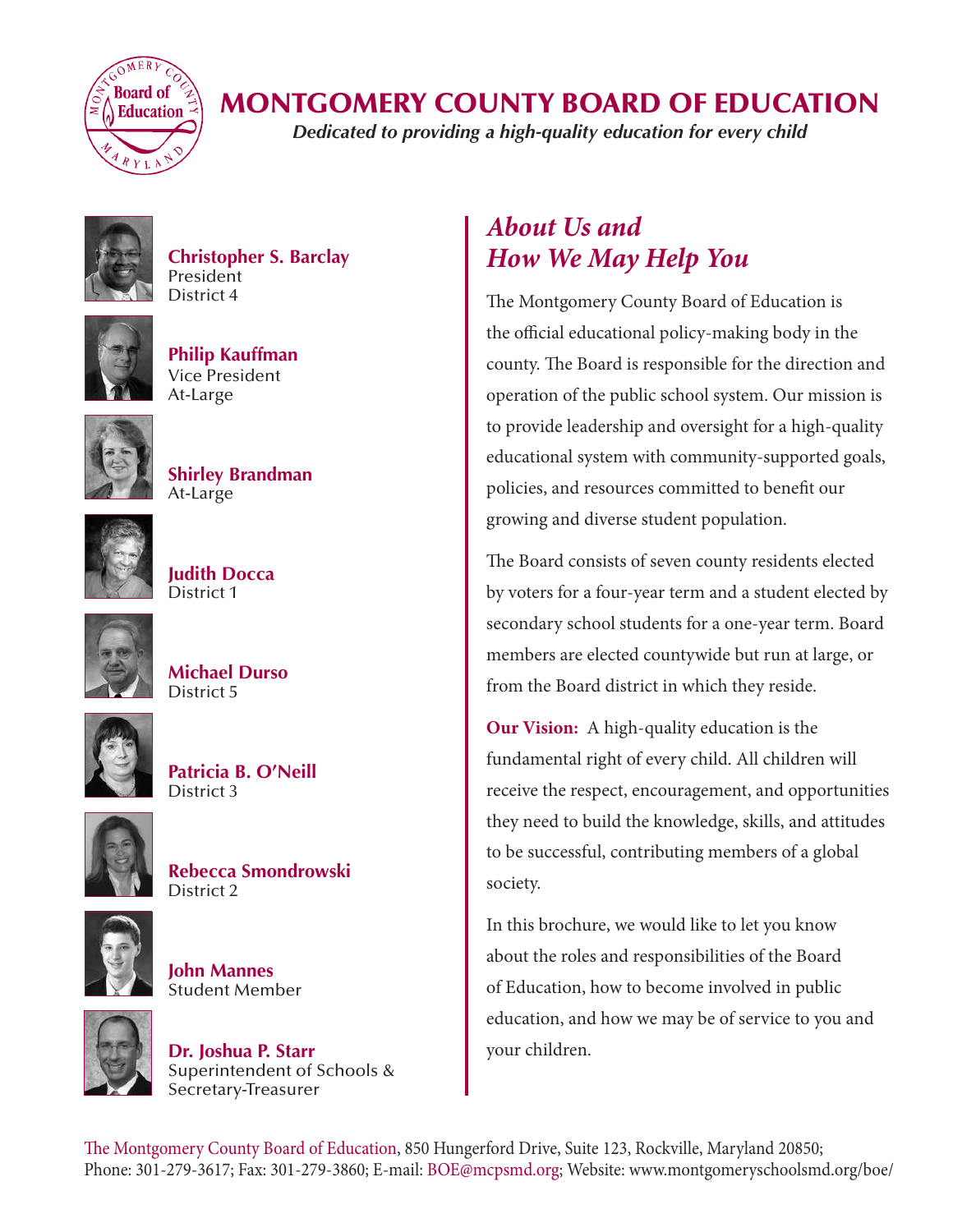# *Standing Committees*

**There are five standing Board committees. The committees and their members are as follows:**

## **Communications and Public Engagement**

Enhances the Board's use of external and internal mechanisms of communication; discussions and presentations at the Board table during business meetings; opportunities to gather perceptions and viewpoints from diverse segments of the community and staff; and other means to promote good communications and public engagement between the Board and its stakeholders.

**[Judith Docca](http://www.mcps.k12.md.us/boe/about/members/district1.shtm) (Chair) [Christopher Barclay](http://www.mcps.k12.md.us/boe/about/members/district4.shtm) Rebecca Smondrowski**

### **Fiscal Management**

Reviews issues pertaining to the management and audit of Montgomery County Public Schools' fiscal, capital, and human resources, including the Board's operating budget, the Capital Improvements Program, staffing plans, and allocations.

> **[Philip Kauffman](http://www.montgomeryschoolsmd.org/boe/about/members/atlarge1.shtm) (Chair) [Christopher Barclay](http://www.mcps.k12.md.us/boe/about/members/district4.shtm) [Michael Durso](http://www.mcps.k12.md.us/boe/about/members/district5.shtm)**

### **Policy**

Works with the superintendent and staff to develop draft policy to present to the full Board.

> **[Patricia O'Neill](http://www.montgomeryschoolsmd.org/boe/about/members/district3.shtm) (Chair) [Shirley Brandman](http://www.montgomeryschoolsmd.org/boe/about/members/atlarge2.shtm) Rebecca Smondrowski John Mannes**

### **Strategic Planning**

Provides a forum to consider the long-range direction of the school system; evaluates approaches to longrange planning; and makes strategic planning recommendations to the Board.

> **[Michael Durso](http://www.mcps.k12.md.us/boe/about/members/district5.shtm) (Chair) Shirley Brandman [Patricia O'Neill](http://www.montgomeryschoolsmd.org/boe/about/members/district3.shtm)**

### **Special Populations**

Reviews issues and instructional programs designed to meet the needs of special populations that require special education services, gifted and talented instruction, alternative programs, ESOL services, and multilingual support.

**[Shirley Brandman](http://www.montgomeryschoolsmd.org/boe/about/members/atlarge2.shtm) (Chair) Judith Docca [Philip Kauffman](http://www.montgomeryschoolsmd.org/boe/about/members/atlarge1.shtm)**

## *Advisory Committees*

The Board also has the following advisory committees: [Ethics Panel](http://www.mcps.k12.md.us/boe/community/advisory.shtm#ethics#ethics), [Family Life and](http://www.mcps.k12.md.us/boe/community/advisory.shtm#family#family)  [Human Development Advisory Committee](http://www.mcps.k12.md.us/boe/community/advisory.shtm#family#family) and [Collaboration Board for Career and Technology](http://www.mcps.k12.md.us/boe/community/advisory.shtm#cte#cte)  [Education](http://www.mcps.k12.md.us/boe/community/advisory.shtm#cte#cte).

## *Meeting Times*

Committee meetings are advertised on the Board of Education's website: *[www.](http://www.montgomeryschoolsmd.org/boe) [montgomeryschoolsmd.org/bo](http://www.montgomeryschoolsmd.org/boe)*e. The public may attend the committee meetings but may not participate in discussions.

# *The Board's Roles and Responsibilities*

The powers and mandatory duties of the Board of Education are defined in the *Education Article of the Annotated Code of Maryland* and Title 13A of the *Code of Maryland Regulations.* The Board's primary responsibilities, aligned to support the strategic plan of the school system, include, but are not limited to the following:

- 1. Selecting and appointing the superintendent of schools.
- 2. Formulating and interpreting policies.
- 3. Adopting operating and capital budgets.
- 4. Making decisions on educational, budgetary, facility, and financial matters (including authorization of legal settlements).
- 5. Establishing curriculum guides and courses of study.
- 6. Making a continuous appraisal of the educational and administrative management of the school system.
- 7. Establishing school boundaries.
- 8. Communicating with citizenry, staff, and students.
- 9. Acting in a quasi-judicial capacity, in particular, deciding appeals.
- 10. Advancing a legislative agenda.
- 11. Appointing personnel.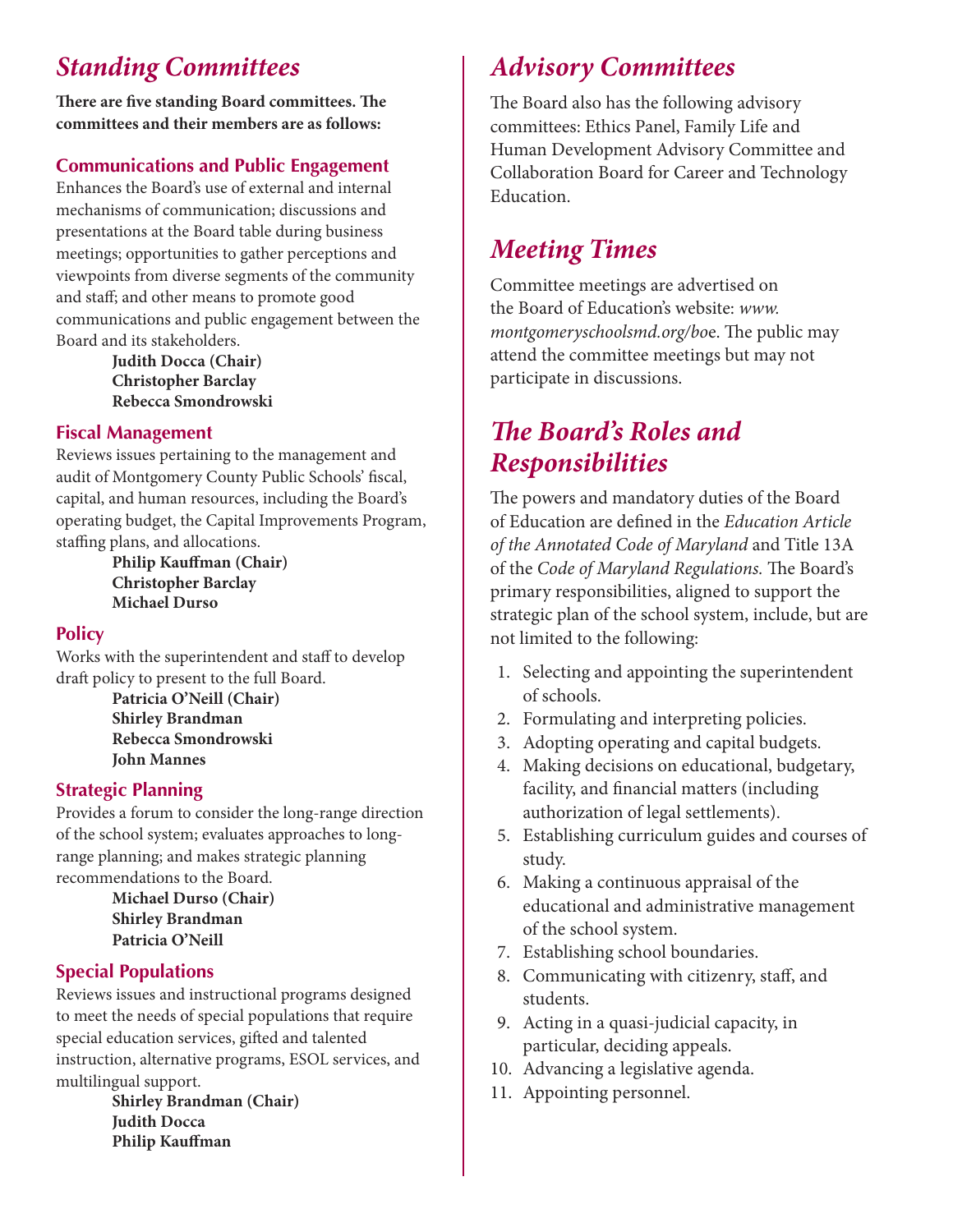## *How are the Board's roles and responsibilities different from those of the superintendent?*

- $\triangle$  The Board sets policies and the superintendent interprets and implements the policies.
- $\triangleleft$  The superintendent recommends the capital and operating budgets, but the Board makes the final determination on the budgets that are submitted to the County Council and county executive.
- v Upon appeal by a parent, the Board reviews decisions made by the superintendent.
- The Board appoints personnel. The superintendent assigns personnel and provides for their professional development.
- $\triangleleft$  The Board holds legal title to property and enters into contracts for services. The superintendent monitors the provision of goods and services required under the contract.

## *Board Meetings and Participation*

The Board usually conducts two business meetings per month. The all-day business meeting is usually held on the second Tuesday of the month, and the evening business meeting is usually held on the second Monday following the all-day meeting.

These meetings are usually held at the Carver Educational Services Center in Rockville, Maryland. Agenda and meeting materials are posted on the Board's website: *[www.](http://www.montgomeryschoolsmd.org/boe/meetings/index.aspx#calendar) [montgomeryschoolsmd.org/boe/meetings/index.](http://www.montgomeryschoolsmd.org/boe/meetings/index.aspx#calendar) [aspx#calendar](http://www.montgomeryschoolsmd.org/boe/meetings/index.aspx#calendar).*

Persons interested in providing comments during a Board meeting should contact the Board office at 301-279-3617. Generally, sign ups begin the Monday before the Board meeting. Speakers who wish to address issues relating to the day's agenda may call in from 10:00 to 10:30 a.m. to reserve a slot. Between 11:00 and 11:30 a.m., the unused slots may be reserved by speakers who wish to address other issues. Speakers are requested to provide twenty (20) copies of written testimony in advance of the meeting.

In addition to special public hearings, the Board holds hearings on its strategic plan, the annual operating budget, the capital budget, and school boundaries.

General guidelines for these public hearings are as follows:

- 1. Whenever possible, a public hearing will be scheduled one month in advance.
- 2. The public may sign up to speak beginning at 9 a.m. on the day three weeks prior to the hearing. The agenda for the hearing is closed when the maximum number of speakers is registered or at the close of business the day before the hearing.

# *The Budget Process*

The Board must review and approve the operating budget and capital budget for the school system each year.

## **Capital Budget**

#### **By June 1**

Cluster representatives send the superintendent proposed solutions, priorities, or concerns the cluster has identified for its schools.

### **Early October**

The superintendent holds a public work session with the Board to review enrollment trends and facilities planning issues.

### **Mid-October**

Superintendent releases recommendations on boundary studies and/or planning studies that were conducted the previous spring.

#### **Around November 1**

The superintendent publishes a recommended six-year Capital Improvements Program (CIP) or amendments and one year capital budget.

#### **November**

Board holds a work session at which members may propose alternative solutions to boundary changes. The Board also holds public hearings on facilities and boundary proposals, with decisions scheduled prior to the end of November.

### **December–January**

County Executive reviews the Board's CIP request and makes recommendations to the County Council.